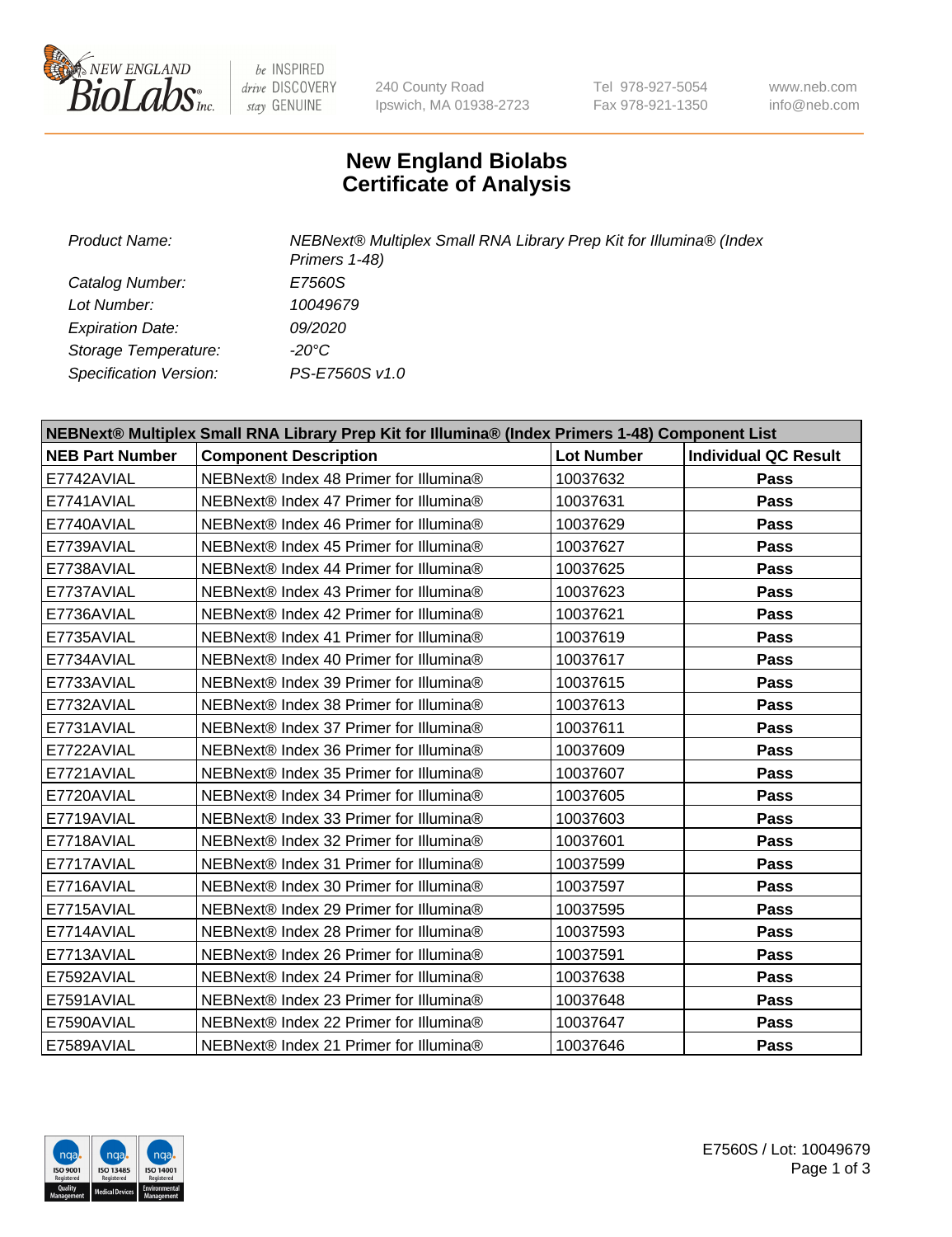

be INSPIRED drive DISCOVERY stay GENUINE

240 County Road Ipswich, MA 01938-2723 Tel 978-927-5054 Fax 978-921-1350 www.neb.com info@neb.com

| NEBNext® Multiplex Small RNA Library Prep Kit for Illumina® (Index Primers 1-48) Component List |                                                            |                   |                             |
|-------------------------------------------------------------------------------------------------|------------------------------------------------------------|-------------------|-----------------------------|
| <b>NEB Part Number</b>                                                                          | <b>Component Description</b>                               | <b>Lot Number</b> | <b>Individual QC Result</b> |
| E7588AVIAL                                                                                      | NEBNext® Index 20 Primer for Illumina®                     | 10037645          | Pass                        |
| E7587AVIAL                                                                                      | NEBNext® Index 19 Primer for Illumina®                     | 10037644          | Pass                        |
| E7586AVIAL                                                                                      | NEBNext® Index 18 Primer for Illumina®                     | 10037650          | Pass                        |
| E7585AVIAL                                                                                      | NEBNext® Index 17 Primer for Illumina®                     | 10037636          | Pass                        |
| E7584AVIAL                                                                                      | NEBNext® Index 16 Primer for Illumina®                     | 10037634          | Pass                        |
| E7583AVIAL                                                                                      | NEBNext® Index 15 Primer for Illumina®                     | 10037643          | Pass                        |
| E7582AVIAL                                                                                      | NEBNext® Index 14 Primer for Illumina®                     | 10037642          | Pass                        |
| E7581AVIAL                                                                                      | NEBNext® Index 13 Primer for Illumina®                     | 10037640          | Pass                        |
| E7562AVIAL                                                                                      | NEBNext® Index 27 Primer for Illumina®                     | 10037569          | Pass                        |
| E7561AVIAL                                                                                      | NEBNext® Index 25 Primer for Illumina®                     | 10037568          | Pass                        |
| E7355AAVIAL                                                                                     | ProtoScript® II Reverse Transcriptase                      | 10037589          | Pass                        |
| E7334AAVIAL                                                                                     | NEBNext® First Strand Synthesis Reaction Buffer   10037587 |                   | Pass                        |
| E7333AAVIAL                                                                                     | NEBNext® SR RT Primer for Illumina®                        | 10037585          | Pass                        |
| E7332AAVIAL                                                                                     | NEBNext® 3' SR Adaptor for Illumina®                       | 10037583          | Pass                        |
| E7328AVIAL                                                                                      | NEBNext® 5' SR Adaptor for Illumina®                       | 10037581          | Pass                        |
| E7327AAVIAL                                                                                     | <b>Nuclease Free Water</b>                                 | 10037580          | Pass                        |
| E7326AAVIAL                                                                                     | <b>TE Buffer</b>                                           | 10037579          | Pass                        |
| E7325AAVIAL                                                                                     | Linear Acrylamide                                          | 10037578          | Pass                        |
| E7324AAVIAL                                                                                     | <b>DNA Gel Elution Buffer</b>                              | 10037577          | Pass                        |
| E7323AAVIAL                                                                                     | Quick-Load® pBR322 DNA-Mspl Digest                         | 10037651          | Pass                        |
| E7322AVIAL                                                                                      | NEBNext® Index 12 Primer for Illumina®                     | 10037566          | Pass                        |
| E7321AVIAL                                                                                      | NEBNext® Index 11 Primer for Illumina®                     | 10037565          | Pass                        |
| E7320AVIAL                                                                                      | NEBNext® Index 10 Primer for Illumina®                     | 10037564          | Pass                        |
| E7319AVIAL                                                                                      | NEBNext® Index 9 Primer for Illumina®                      | 10037563          | Pass                        |
| E7318AVIAL                                                                                      | NEBNext® Index 8 Primer for Illumina®                      | 10037562          | Pass                        |
| E7317AVIAL                                                                                      | NEBNext® Index 7 Primer for Illumina®                      | 10037561          | Pass                        |
| E7316AVIAL                                                                                      | NEBNext® Index 6 Primer for Illumina®                      | 10037567          | Pass                        |
| E7315AVIAL                                                                                      | NEBNext® Index 5 Primer for Illumina®                      | 10037560          | Pass                        |
| E7314AVIAL                                                                                      | NEBNext® Index 4 Primer for Illumina®                      | 10037559          | <b>Pass</b>                 |
| E7313AVIAL                                                                                      | NEBNext® Index 3 Primer for Illumina®                      | 10037558          | Pass                        |
| E7312AVIAL                                                                                      | NEBNext® Index 2 Primer for Illumina®                      | 10037557          | <b>Pass</b>                 |
| E7311AVIAL                                                                                      | NEBNext® Index 1 Primer for Illumina®                      | 10037556          | Pass                        |
| E7310AAVIAL                                                                                     | NEBNext® SR Primer for Illumina®                           | 10037576          | Pass                        |
| E7309AAVIAL                                                                                     | LongAmp® Taq 2X Master Mix                                 | 10037575          | Pass                        |
| E7308AAVIAL                                                                                     | Murine RNase Inhibitor                                     | 10037574          | Pass                        |
| E7305AAVIAL                                                                                     | NEBNext® 5' Ligation Enzyme Mix                            | 10037572          | Pass                        |